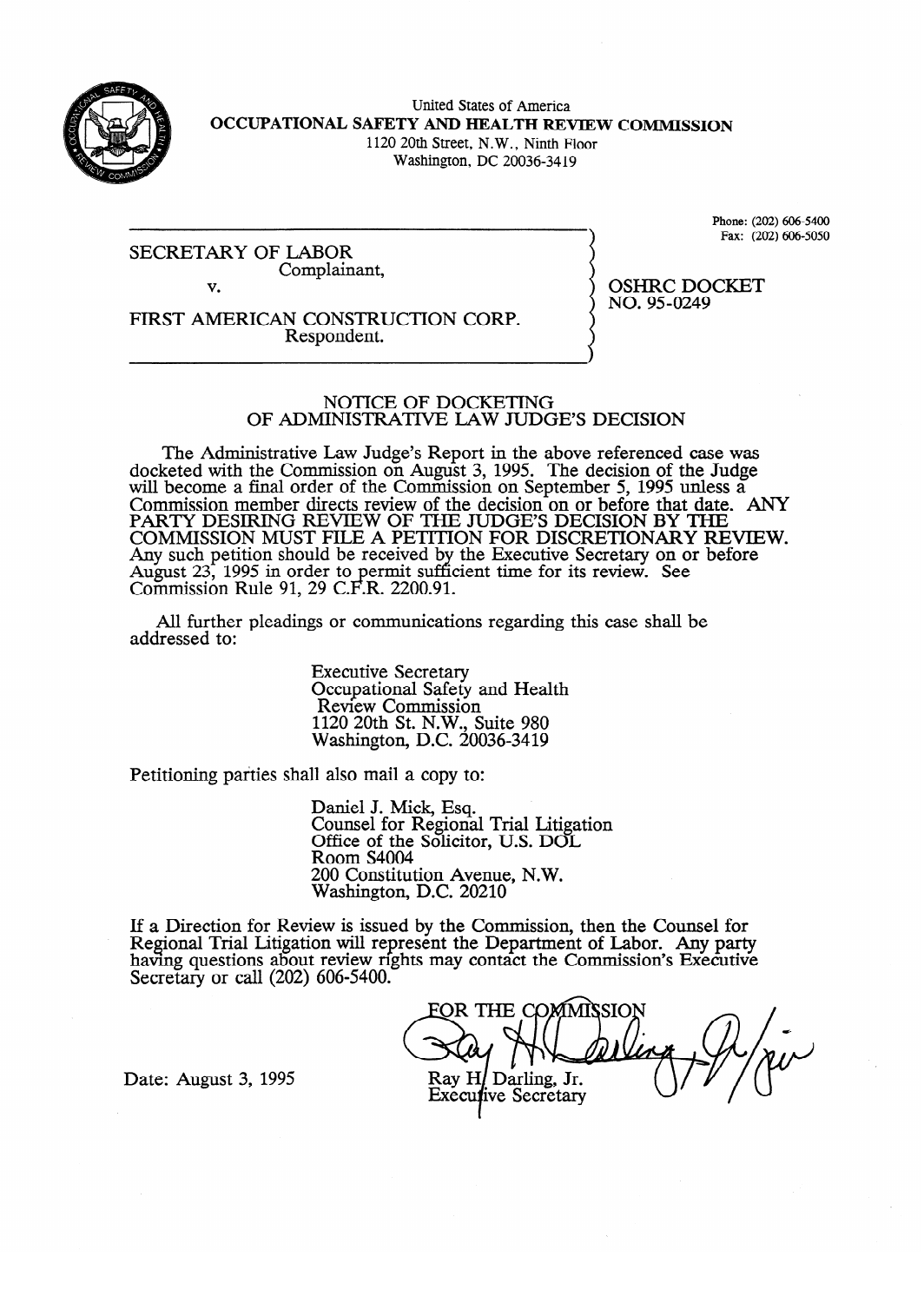### **DOCKET NO. 95-0249**

# NOTICE IS GIVEN TO THE FOLLOWING:

Patricia Rodenhausen, Esq.<br>Regional Solicitor<br>Office of the Solicitor, U.S. DOL<br>201 Varick, Room 707<br>New York, NY 10014

Anthony Inzerilo, President<br>First American Construction &<br>Development Corporation<br>78-01 83rd Street<br>Glendale, NY 11385

Irving Sommer<br>Chief Administrative Law Judge<br>Occupational Safety and Health<br>Review Commission<br>One Lafayette Centre<br>1120 20th St. N.W., Suite 990<br>Washington, DC 20036 3419

00109048132:02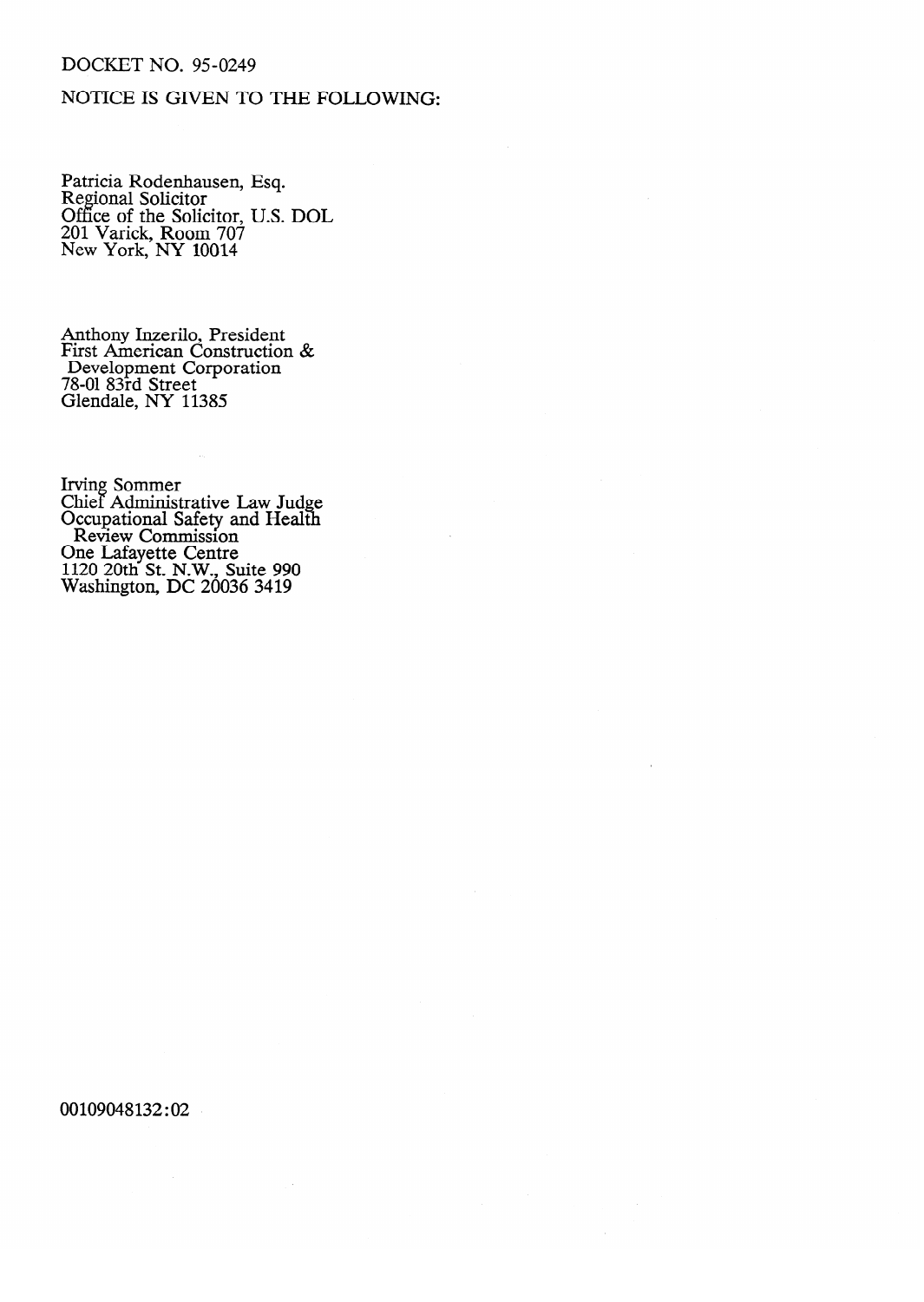### UNITED STATES OF AMERICA QCCUPATIONAL SAFETY AND HEALTH REVIEW COHMISSIQN

| SECRETARY OF LABOR,                         |  |            |         |
|---------------------------------------------|--|------------|---------|
| Complainant,                                |  |            |         |
| ν.                                          |  | Docket No. | 95-0249 |
| FIRST AMERICAN CONSTRUCTION<br>CORPORATION, |  |            |         |
| Respondent.                                 |  |            |         |

Stephen D. Dubnoff, Esq. Sabina Rezza U.S. Department of Labor New York, New York

Anthony Inzerillo First American Construction Glendale, New York

For the Complainant For the Respondent

Before: Chief Administrative Law Judge Irving **Sommer** 

#### DECISION AND ORDER

This is a proceeding under Section 10(c) of the Occupational Safety and Health Act of 1970, 29 U.S.C. section 651 et seq., ("the Act"), to review citations issued by the Secretary of Labor pursuant to section Q(a) of the Act, and the proposed assessment of penalties therein issued; pursuant to section 10(a) of the Act.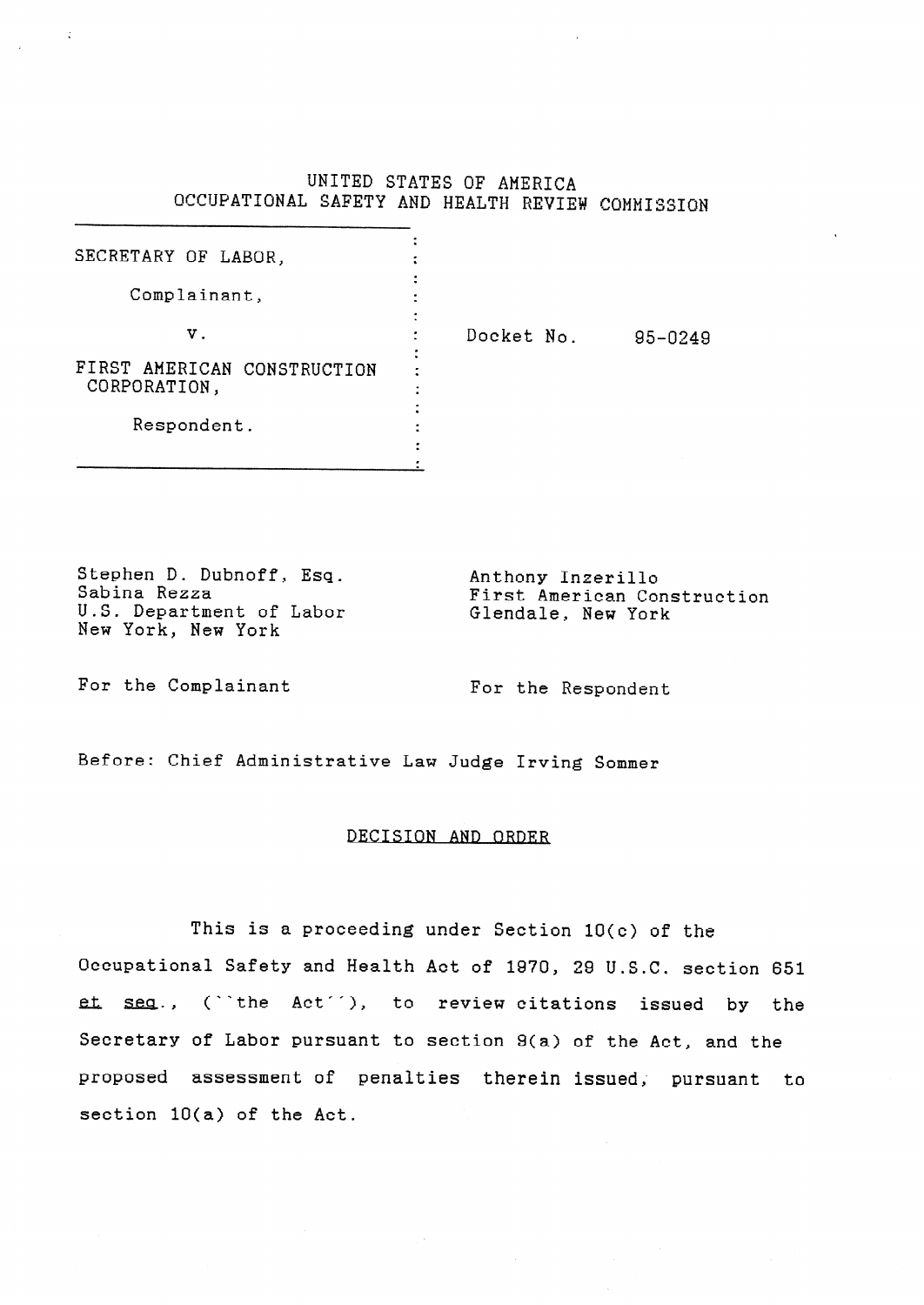### **BACKGROUND**

Following and Respondent's business site in Brooklyn, New York, the Secretary of Labor issued one serious citation and one other citation to the Respondent. Subsequently, the Secretary filed a Motion to dismiss<br>Respondent's notice-of contest in-this matter-because it-was Subsequently, the  $\mathbf{a}$ untimely filed. The case is before the undersigned for a decision on the issue of the Secretary's motion to dismiss. A hearing was scheduled in this matter on May 31, 1995, in New York, New York.

#### DISCUSSION

At the hearing on May 31, 1995, the Respondent's president testified that the above-captioned corporation is no longer in business. Respondent's president agreed to supply the undersigned and the Secretary with a copy of the corporation's certificate of dissolution to support his testimony. Subsequently, Respondent's president has furnished the undersigned and the Secretary with a copy of the corporation's certificate of dissolution.

 $-2-$